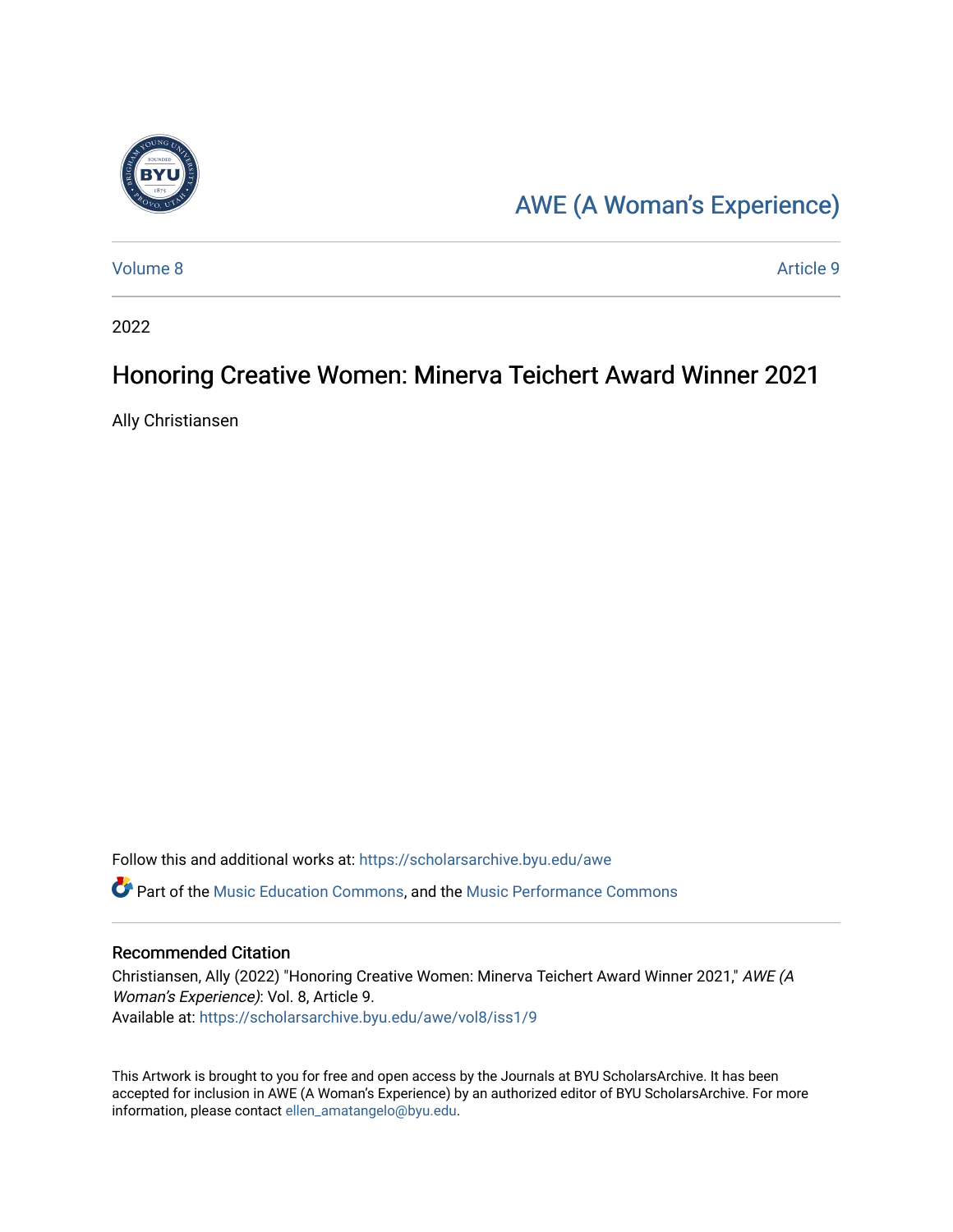## Honoring Creative Women

**Minerva Teichert Award Winner 2021**

LAST YEAR I TOOK THE FINAL UNDERGRADUATE MUSIC<br>history course. The previous semesters had included very few pieces by<br>women, so I was excited to study contemporary music when women<br>were finally allowed a space on the floor history course. The previous semesters had included very few pieces by women, so I was excited to study contemporary music when women were finally allowed a space on the floor. Examining the semester's syllabus, I was disappointed that out of the twenty-eight composers we studied, only two were women. Later that semester I spoke with a faculty member about music's representation of race and gender, and brought up this concern. I decided to start changing the narrative through my senior recital.

I designed my recital to showcase music created by women. I dug deep to find songs by women from past centuries as well as modern works. My recital program became a miniature music history course, using music and poetry by women to tell the story.

I dedicated this performance to my grandmother. She was a creative woman without opportunities—but she paved the way for me. I had made the exciting, but scary, choice to pursue a career in music. While looking for my path, I was discouraged to see so few examples of women being celebrated as great musicians. I realized that the stories we're told shape our reality, and that I could shape my own narrative by learning about great female musicians.

My recital covered western repertoire from 1200 to the present day. Of the twenty pieces, thirteen had texts or music written by women, including songs set to poetry by Emily Dickinson. I discovered three notable early pieces. "A chantar" is the earliest known piece of music written by a woman, Comtessa de Dia. I transcribed and notated the guitar accompaniment and met with a French professor to learn Occitan dialect. "Amante Loquace" is by Barbara Strozzi, a renowned seventeenth century performer and composer. I transposed and transcribed a scan of the original music into modern notation. The aria "Per la più vaga e bella'' is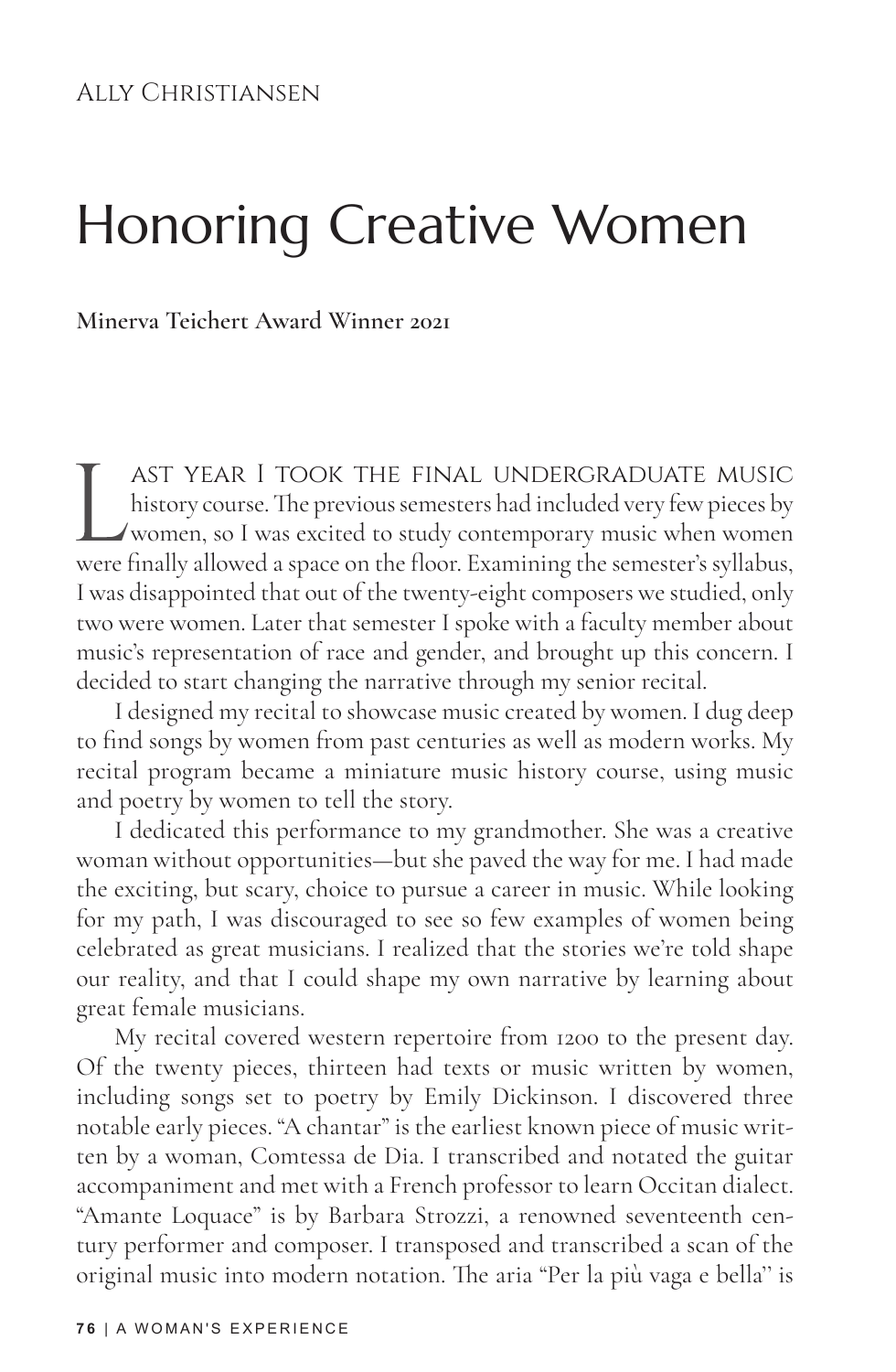from the first opera written by a woman, Francesca Caccini, and the first opera to be produced outside of Italy, commissioned for a Medici family wedding. All of this repertoire has merit, not simply as compositions by women, but for being well-composed, serious music.

I experience performance anxiety when I sing, but I was so excited about honoring female artists that for this recital my anxiety fell away. I'm happy with my performance and proud of the work that I did. I feel inspired to continue this exploration.

Today we see strong support for women in the arts. However, I think we must look into the past at who was revered and why. There is a long tradition of women's creative work hiding behind the works of men, and women receiving fewer opportunities for education and advancement. Even in 1869, philosopher John Stuart Mill recognized that "[The nature of women] is a subject on which nothing final can be known," since historically, women were not allowed to choose their own path. For so long I had thought the musical museum was full of male composers due to lack of women composing; this research showed me that there were many more female composers than most people realize. Only when we have realized our foundation of creative women can we then step up and reach even higher today.